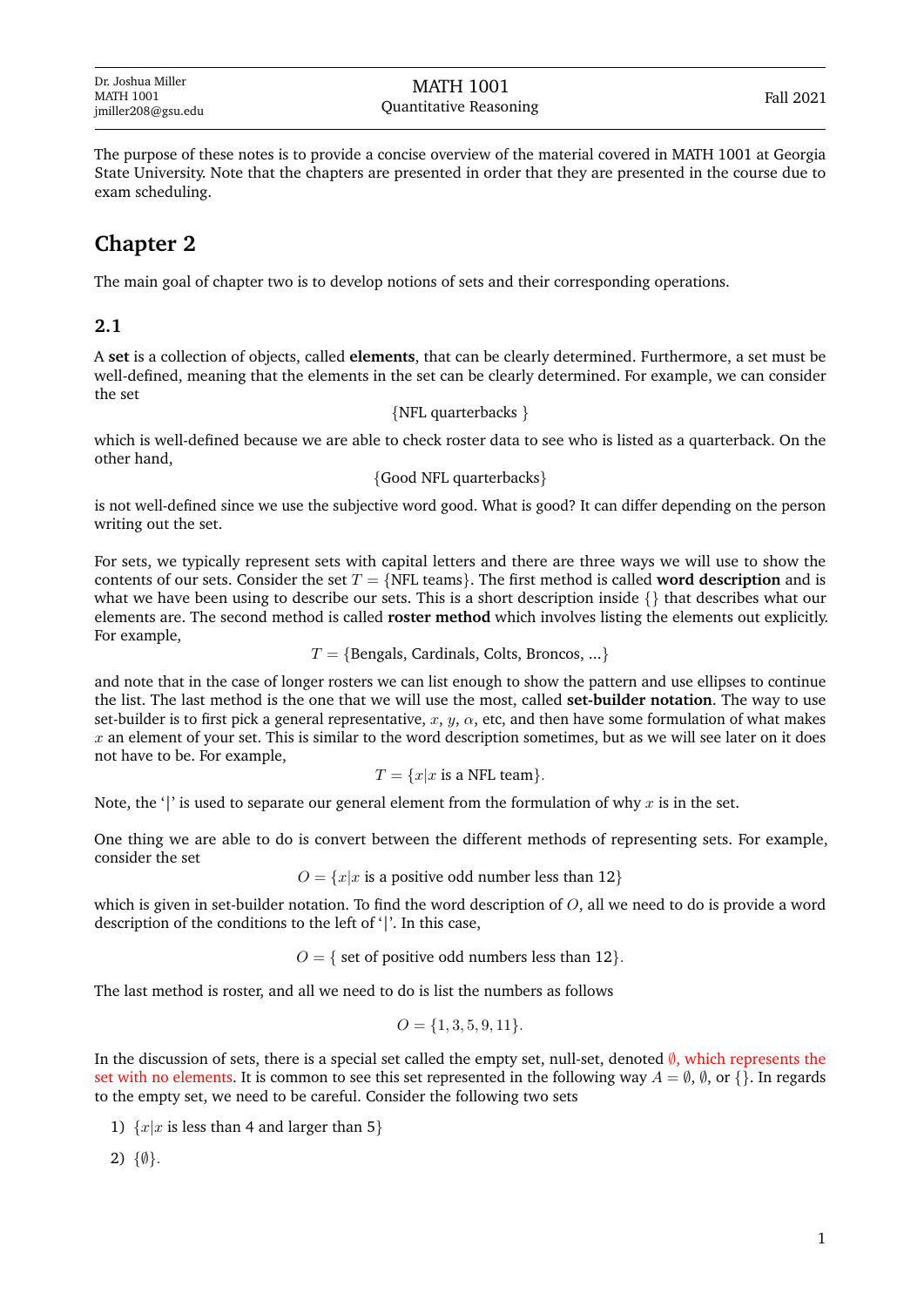Looking at the two sets, 1) is empty since there is no number less than 4 and larger than 5, however 2) is not empty. This is because a set is a collection of objects and those objects can be sets themselves, so  $\{\emptyset\}$  is the set containing the empty set and is not empty.

Note: The following are not the same  $\emptyset$  and  $\{\emptyset\}$ . The first is the empty set while the second is the set containing the empty set.

In the case that we want to talk about whether an element is a member of a set, we can use the following symbols.

- The symbol  $\in$  indicates that an object is a member of a set.
- The symbol  $\notin$  indicates than an object is not a member of a set.

**Example 1.** *Consider the set* E *which is the set of positive even numbers and the numbers 6, 7, -2, and 0. Which are members of* E*?*

6 ∈ E*,* 7 ∈/ E*,* −2 ∈/ E *since it is negative, and* 0 ∈/ E *since we are assuming positive numbers and in this class positive means strictly greater than 0.*

In this course, one of the most common sets we will deal with is the set of natural numbers which is the collection of numbers  $\mathbb{N} = \{1, 2, 3, \dots\}$ . This is especially important when using set-builder notation. For example, the set A of natural numbers less than 6 can be represented as

$$
A = \{x | x \in \mathbb{N} \text{ and } x < 6\},
$$

or the set  $B$  of natural numbers greater than or equal to 10,

$$
B = \{x | x \in \mathbb{N} \text{ and } x \ge 10\}.
$$

Consider the following ways we can represent inequalities in set-builder notation (these are not all of the possible combinations):

| x < a             | ${x x \in \mathbb{N} \text{ and } x < a}$           |
|-------------------|-----------------------------------------------------|
| $x \leq a$        | ${x x \in \mathbb{N} \text{ and } x \leq a}$        |
| x > a             | ${x x \in \mathbb{N} \text{ and } x > a}$           |
| x > a             | ${x x \in \mathbb{N} \text{ and } x \geq a}$        |
| a < x < b         | ${x x \in \mathbb{N} \text{ and } a < x < b}$       |
| $a \leq x \leq b$ | ${x x \in \mathbb{N} \text{ and } a \leq x \leq b}$ |

Another question we like to ask in regards to sets is, how many elements are in the set? We answer this using cardinality.

**Definition 2.** *The cardinal number or cardinality of a set* A *is the number of distinct elements in* A*, denoted by*  $n(A)$ .

The key to this definition is the word distinct, meaning different. For example if we consider the set  $A =$  $\{1, 2, 5, 8\}$ , each element in A is different, so  $n(A) = 4$ . However, the set  $B = \{1, 1, 3, 3\}$  has  $n(B) = 2$  since we have repeated 1s and 3s (we do not count repeats). Consider the following set

$$
C = \{x | x \in \mathbb{N} \text{ and } 10 < x \le 15\}.
$$

We can find the cardinality of the set C by finding the roster for C, which is  $C = \{11, 12, 13, 14, 15\}$ . Therefore  $n(C) = 5.$ 

Recall the Ø from earlier and how it was the only set with no elements, it has cardinality  $n(\emptyset) = 0$ , and is the only set to do so, i.e. having cardinality zero implies our set is the empty set.

The last concept we want to discuss is as follows. Given two sets A and B, we say that the sets are **equivalent** if they have the same cardinality, i.e. that  $n(A) = n(B)$ . To be more precise, since A and B have the same cardinality means that we are able to produce a one-to-one correspondence with the elements of A and B.

**Definition 3.** *Two sets* A *and* B *have a one-to-one correspondence if each element of* A *can be paired with exactly one element of* B*. Note that these correspondence do not have to be unique, we can create multiple ones between two sets.*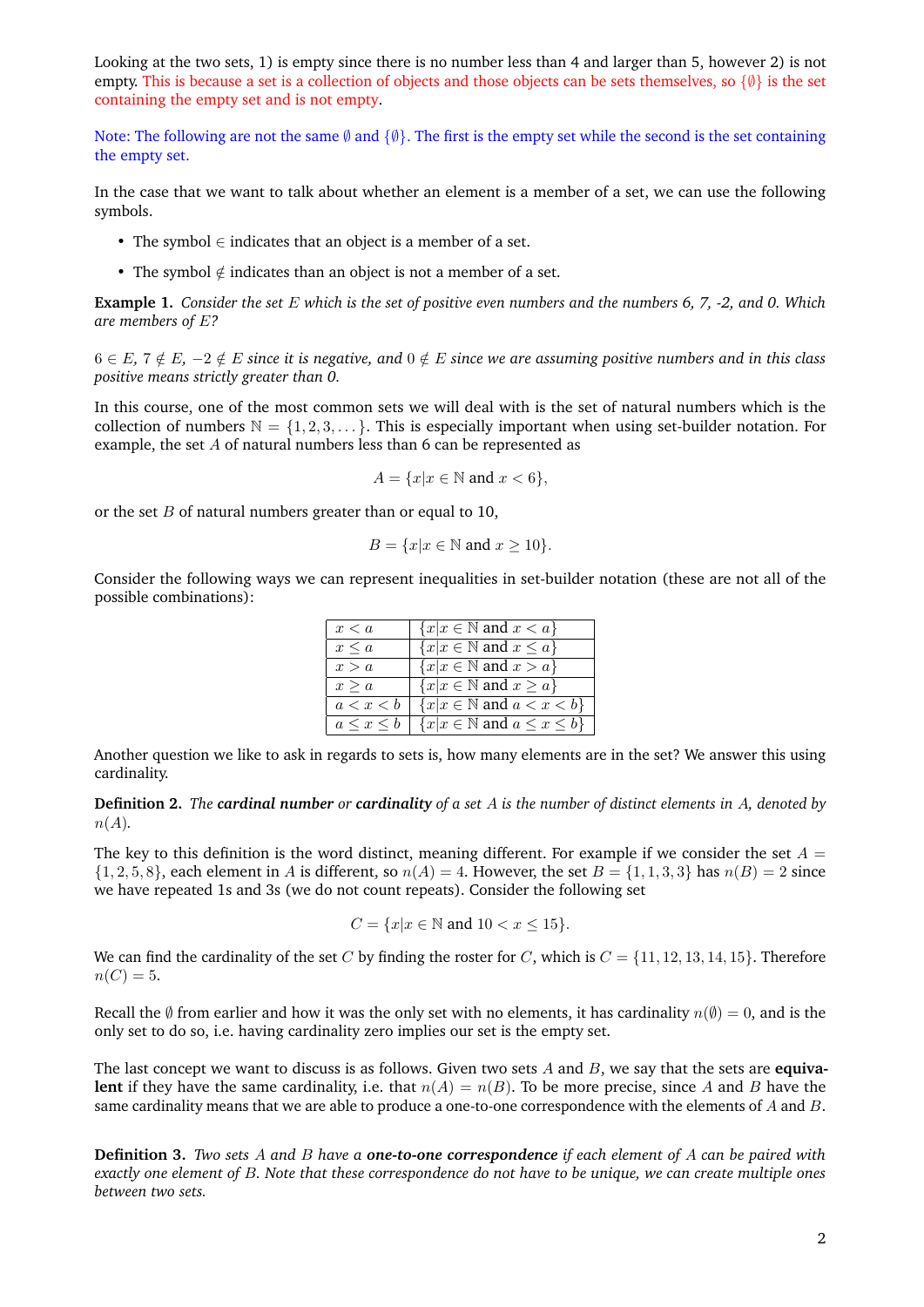**Example 4.** *Consider the two sets*  $A = \{x | x \text{ is a vowel} \}$  *and*  $B = \{1, 2, 3, 4, 5\}$ *. The first thing we want to do is check for cardinality. Since*  $A = \{a, e, i, o, u\}$ *, then*  $n(A) = n(B) = 5$ *.* 

*By our definition, a one-to-one correspondence exists. We can construct one by associating the elements of* A *and* B *as follows*

> $a \leftrightarrow 1$  $e\leftrightarrow 2$  $i \leftrightarrow 3$  $o \leftrightarrow 4$  $u \leftrightarrow 5$

*Therefore we showed that* A *and* B *are equivalent. Note, that we can produce more one-to-one correspondences by switching the numbers one the right around as well.*

The beauty of the one-to-one correspondence is the following

- 1. If A and B can be placed in a one-to-one correspondence, then  $n(A) = n(B)$ .
- 2. If A and B cannot be placed in a one-to-one correspondence, then  $n(A) \neq n(B)$ .

**Example 5** (Application)**.** *The percentage of time devoted to an activity each day for American students is given by* 33% *spent sleeping,* 33% *is spent working,* 24% *is spent at school, and the remaining* 10% *is spent doing other activities.*

*Are the set of activities and the set of percentages in one-to-one correspondence?*

*Most would say yes, since each activity has its own percentage, however lets consider the set* A *to be the set of activities and* B *to be the set of percentages,*

 $A = \{sleep, work, school, other\}$   $B = \{33\%, 33\%, 24\%, 10\%\}.$ 

*If we calculate the cardinalities of* A and B we get that  $n(A) = 4$  while  $n(B) = 3$ . The latter occurs because *cardinality looks at the set of distinct percentages and we have* 33% *that appears twice. So when counting the number of distinct percentages, the* 33% *is only counted once.*

*Therefore the answer to the question is no, the sets are not in one-to-one correspondence.*

We will end this section with a few definitions.

Given a set A, we say that A is **finite** is  $n(A) = 0$  or  $n(A) \in \mathbb{N}$ . A set B is called **infinite** if  $n(B) \neq 0$  or  $n(B) \notin \mathbb{N}$ . Most of the sets we have dealt with are finite, the only exception is the infinite set  $\mathbb{N}$ .

Lastly, we say two sets are equal if the contain the same elements, which leads to our next section on subsets.

### **2.2**

In this section we will talk about a relationship that can occur between two sets called subsets.

**Definition 6.** *Given two sets* A and B, we say that A is a subset of B,  $A \subseteq B$ , if every element of A is also an *element of B which implies that*  $n(A) \leq n(B)$ *. Note that A can equal B since we allow a set to be a subset of itself.* 

Let us consider the example  $A = \{$ set of zodiac signs $\}$  and  $B = \{$ aries, taurus $\}$ . Looking at the two sets, we see that  $B \subseteq A$  since aries  $\in A$  and taurus  $\in A$ . However, the reverse is not true since there are several zodiac signs in  $A$  that are not in  $B$ , i.e. virgo, pisces, etc.

If a set A is not a subset of B, then we use the symbol  $A \nsubseteq B$ .

**Example 7.** *Consider the sets*  $A = \{1, 4, 5, 9\}$  *and*  $B = \{1, 9, 5, 3, 4, 7\}$ *.* 

*One can see by checking that*  $A \subseteq B$  *since*  $1, 4, 5, 9 \in B$ *, but*  $B \nsubseteq A$  *since*  $3, 7 \notin A$ *.* 

*Consider*  $C = \{a, b, c\}$  *and*  $D = \{c, a, b\}$ *. One can see that both*  $C \subseteq D$  *and*  $D \subseteq C$  *are both true. This gives rise to different definition.*

**Definition 8.** *For any two sets* A *and* B, *if both*  $A \subseteq B$  *and*  $B \subseteq A$ *, then the sets* A *and* B *are equal.*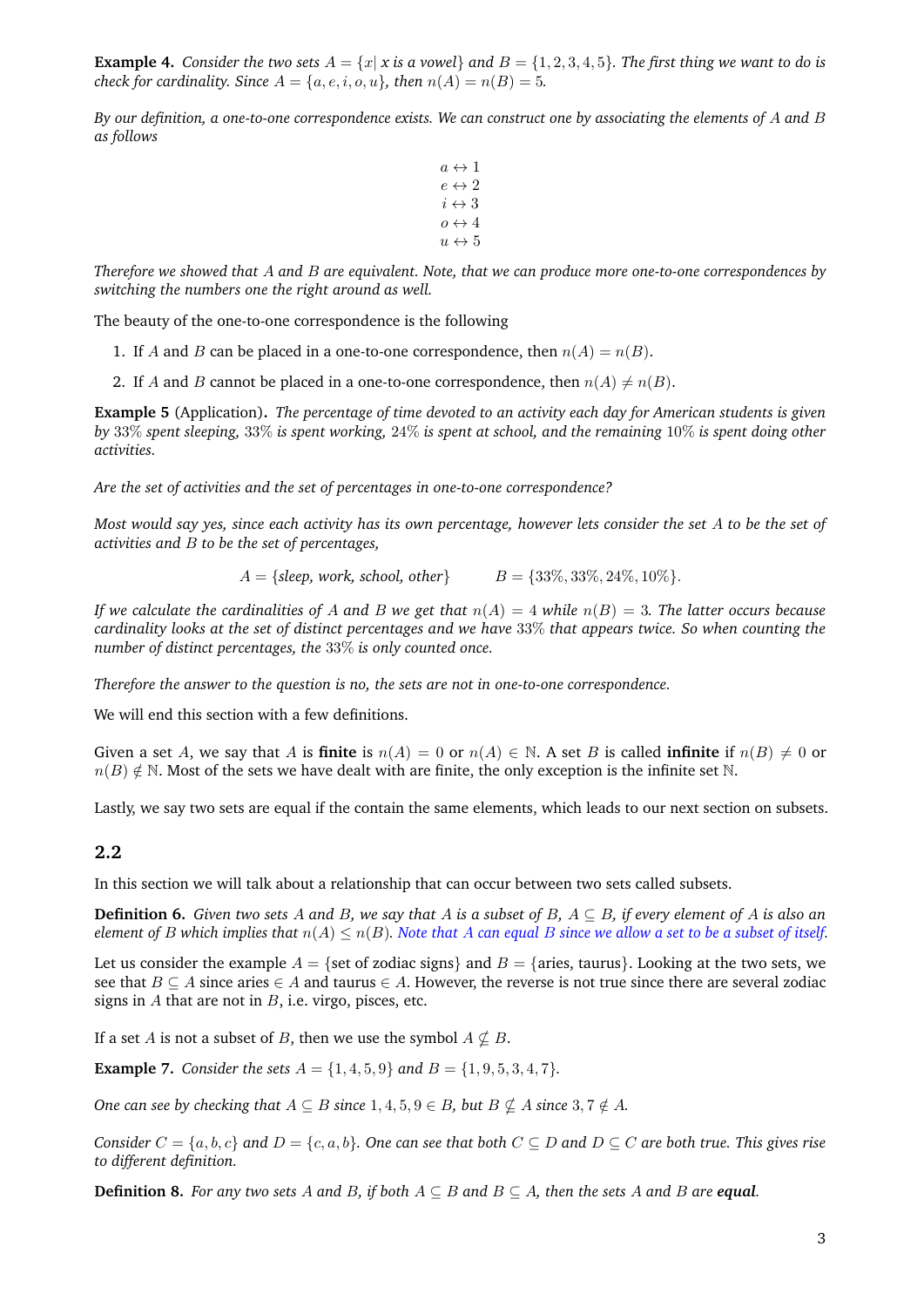In the first definition for subset we allowed  $n(A) = n(B)$ , i.e. the sets  $A = B$ . However, if we remove that possibility we arrive at the definition of a proper subset.

**Definition 9.** *Given two sets* A *and* B*, we say that* A *is a proper subset of* B*,* A ⊂ B*, if every element in* A *is also an element of B and*  $n(A) < n(B)$ .

**Example 10.** *Consider the set*  $A = \{1, 4, 5\}$ *, then one is able to find all of the proper subsets of* A *by picking all possible combinations of elements of* A *of size 0,1, and 2.*

> *Size Proper Subsets*  $\begin{matrix} 0 & & {\end{matrix}$ <br>  $\begin{matrix} 1 & & {\end{matrix}$  $\begin{array}{cc} 1 & \{1\}, \{4\}, \{5\} \\ 2 & \{1,4\}, \{1,5\} \end{array}$  ${1, 4}, {1, 5}, {4, 5}$ *3 There are no proper subsets of size 3.*

Now, how does the  $\emptyset$  play into subsets and proper subsets? The easy answer is that for any set  $B, \emptyset \subseteq B$ , however, we can be more precise as follows:

- 1. For any set  $B, \emptyset \subset B$
- 2. For any set B, with  $B \neq \emptyset$ ,  $\emptyset \subset B$

A particular problem in mathematics that we like to do is to count things, in terms of sets and subsets, we would like to know the number of subsets for a particular set. Lets see if we can find a pattern.

| Set A         | n(A) | Subsets of A                                                      | Number of Subsets |
|---------------|------|-------------------------------------------------------------------|-------------------|
|               |      |                                                                   |                   |
| a             |      | łα                                                                |                   |
| $\{a, b\}$    |      | $\{\}, \{a\}, \{b\}, \{a,b\}$                                     |                   |
| $\{a, b, c\}$ | ົ    | $\{\}, \{a\}, \{b\}, \{c\}, \{a,b\}, \{a,c\}, \{b,c\}, \{a,b,c\}$ |                   |

Do we see a pattern? Using inductive reasoning, one could say that it doubles for every element we add, and that is correct.

For any set of cardinality n, the number of subsets is  $2^n$ . Moreover, since there is only subset that is not proper for any set, we have that the number of proper subsets is  $2^n - 1$ .

For example, if we consider the set  $A = \{x | x \in \mathbb{N} \text{ and } 10 < x < 17\}$ , we have that  $n(A) = 7$  and by the previous statement there are  $2^7 = 128$  subsets and  $2^7 - 1 = 127$  proper subsets of A.

## **2.3**

In this section we will look at three different set operations, the complement, union, and intersection, and see how they tie into the English language.

For sets it is convenient to consider a general set that contains all the elements under discussion. This set is typically called the **universal set** and is denoted U.

A non-mathematical example could be, consider the set of all MATH 1001 students, then a universal set could be the set of all GSU students taking math. The thing to note is that there can be more than one choice for a universal set since we could have easily said the universal set is the set of all GSU students.

One way we can look at the relationship between two set is through Venn Diagrams and we will consider some examples later.

**Definition 11.** *We say that two sets* A *and* B *are disjoint is they have no elements in common.*

Unless it is stated the  $A$  and  $B$  are disjoint, then there is the possibility that there is some element in common. Remember that some means at least one.

**Definition 12.** *The complement of a set* A*, denoted* A′ *, is the set of all elements in the universal set not in* A*.*

$$
A' = \{x | x \in U \text{ and } x \notin A\}.
$$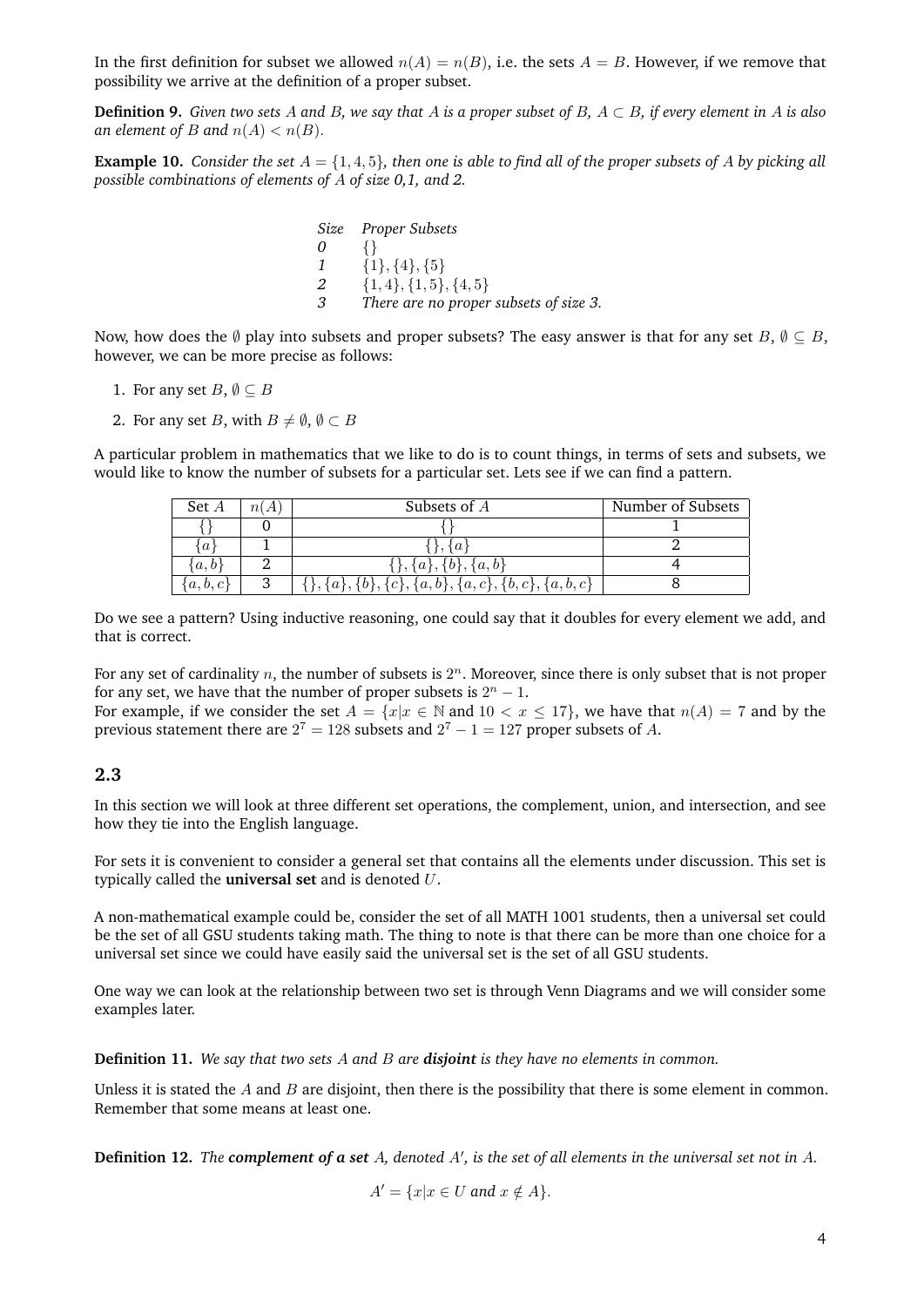**Example 13.** *Consider the universal set*  $U = \{a, b, c, d, e, f, g, h\}$  *and the sets*  $A = \{a, b, d, e\}$  *and*  $B =$  ${a, b, c, d, e, g, h}$ *. Then the complement of A is all of the elements of U that are not in A, which are*  $A' = {c, f, g, h}$ *and similarly for*  $B' = \{f\}$ *.* 

The next two operations we will look at uses two sets A and B.

**Definition 14.** *The intersection of sets* A and B, denoted  $A \cap B$ , is the set of all elements in common for A and B*.*

$$
A \cap B = \{x | x \in A \text{ and } x \in B\}.
$$

**Definition 15.** *The union of the sets* A and B, denoted  $A \cup B$ , is the set of all elements in A or in B.

$$
A \cup B = \{x | x \in A \text{ or } x \in B\}.
$$

**Example 16.** *Consider the sets*  $A = \{1, 2, 3, 5, 7, 9, 12\}$  *and*  $B = \{1, 2, 3, 9, 12, 13\}$ *, then the intersection of* A *and* B *is all of the elements that are both in* A *and* B*,*

$$
A \cap B = \{1, 2, 3, 9, 12\}.
$$

*On the other hand, the union of* A *and* B *is all of the elements between the two sets, the only thing that we do is not write the multiplies, i.e. if both* A *and* B *have 1, then we write 1 once. Thus the union is given by*

$$
A \cup B = \{1, 2, 3, 5, 7, 9, 12, 13\}.
$$

Earlier on in the chapter we talked about the empty-set, how does the intersection and union affect it? Well this question has a nice answer.

- 1. For any set  $A, A \cup \emptyset = A$ .
- 2. For any set  $A, A \cap \emptyset = \emptyset$ .

The big thing to get from this section is that there is a connection between English and our set operations. Specifically, the following are equivalent, the word or and set union, and the word and with set intersection. Note that these appeared in the set-builder notation for each operations definition.

A common use for this involves the following application which involves the formula for the cardinality of the union of two sets.

$$
n(A \cup B) = n(A) + n(B) - n(A \cap B).
$$

One should note that the we need to subtract  $n(A \cap B)$  since the  $n(A) + n(B)$  double counts the elements in the interesection.

**Example 17** (Application)**.** *A survey of students at Georgia State University asked student whether they would want to donate blood or serve breakfast to the donors. The results are as follows:*

- *450 Donate blood*
- *320 Serve breakfast to donors*
- *100 Donate blood and serve breakfast*

*How many students would serve breakfast or donate?*

*For this survey, we can place the students into sets, i.e.* A *be the set of students who would donate blood, and* B *be the set of students who would serve breakfast. Now the remaining group can be represented using the sets* A *and* B*, since the remaining 100 students want to donate AND serve, so they are represented by*  $A \cap B$ .

*The other thing to note is that the question asks for the number of students that would serve OR donate, which is* A ∪ B*. Therefore we have*

$$
n(A \cup B) = n(A) + n(B) - n(A \cap B) = 450 + 320 - 100 = 670
$$
 students.

A typical question could be, if given three of the following,  $n(A)$ ,  $n(B)$ ,  $n(A \cup B)$ ,  $n(A \cap B)$ , find the missing value.

**Example 18.** *Consider the following venn diagram and find the following:*